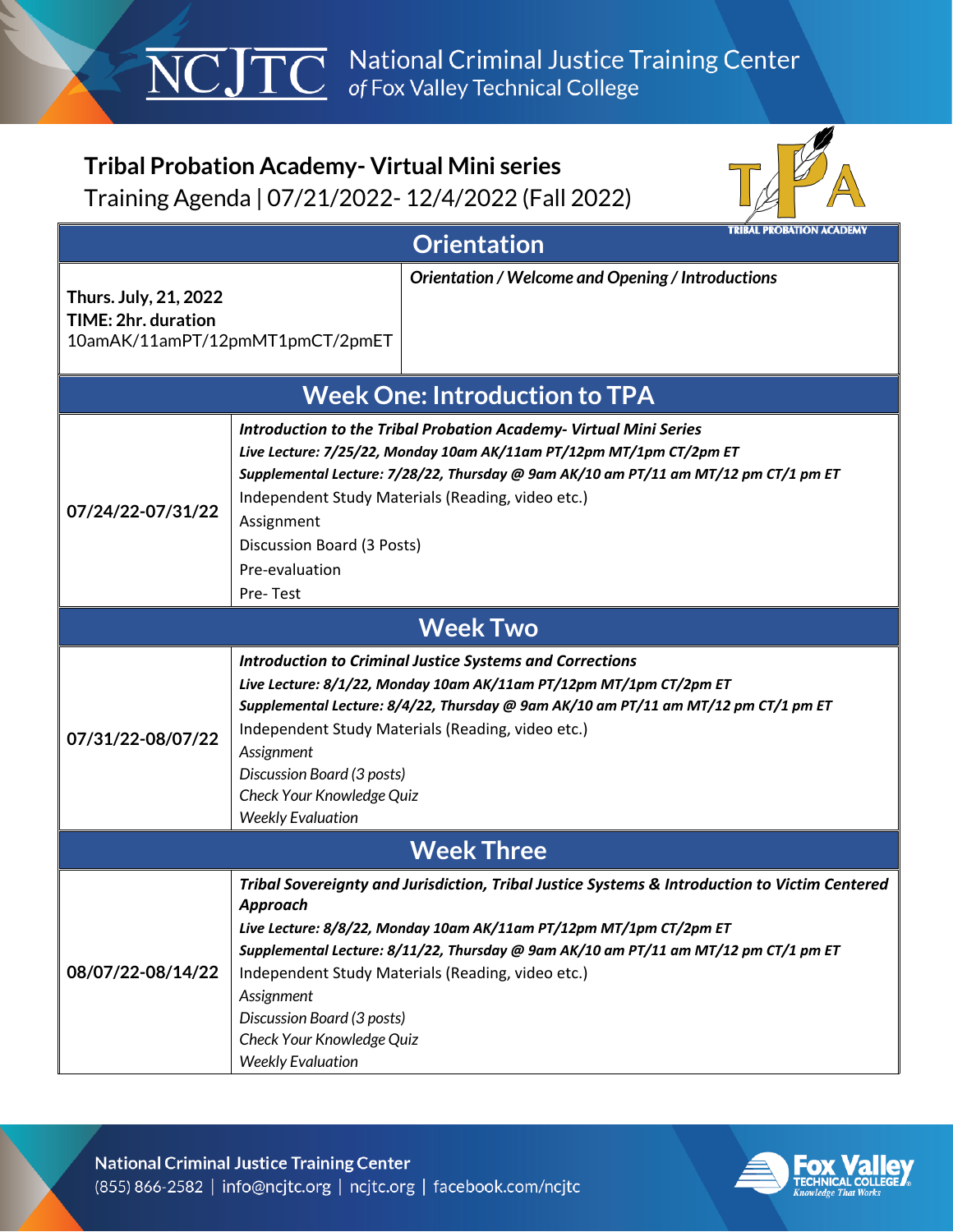| <b>Week Four</b>  |                                                                                                                                                                                                                                                                                                                                                                              |  |
|-------------------|------------------------------------------------------------------------------------------------------------------------------------------------------------------------------------------------------------------------------------------------------------------------------------------------------------------------------------------------------------------------------|--|
| 08/14/22-08/21/22 | <b>Introduction to Evidence Based Practices</b><br>Live Lecture: 8/15/22, Monday 10am AK/11am PT/12pm MT/1pm CT/2pm ET<br>Supplemental Lecture: 8/18/22, Thursday @ 9am AK/10 am PT/11 am MT/12 pm CT/1 pm ET<br>Independent Study Materials (Reading, video etc.)<br>Assignment<br>Discussion Board (3 posts)<br>Check Your Knowledge Quiz<br><b>Weekly Evaluation</b>      |  |
| <b>Week Five</b>  |                                                                                                                                                                                                                                                                                                                                                                              |  |
| 08/21/22-08/28/22 | <b>Introduction to Motivational Interviewing</b><br>Live Lecture: 8/22/22, Monday 10am AK/11am PT/12pm MT/1pm CT/2pm ET<br>Supplemental Lecture: 8/25/22, Thursday @ 9am AK/10 am PT/11 am MT/12 pm CT/1 pm ET<br>Independent Study Materials (Reading, video etc.)<br>Assignment<br>Discussion Board (3 posts)<br>Check Your Knowledge Quiz<br><b>Weekly Evaluation</b>     |  |
|                   | <b>Week Six</b>                                                                                                                                                                                                                                                                                                                                                              |  |
| 08/28/22-09/04/22 | <b>Screening and Assessment, caseload supervision</b><br>Live Lecture: 8/29/22, Monday 10am AK/11am PT/12pm MT/1pm CT/2pm ET<br>Supplemental Lecture: 9/1/22, Thursday @ 9am AK/10 am PT/11 am MT/12 pm CT/1 pm ET<br>Independent Study Materials (Reading, video etc.)<br>Assignment<br>Discussion Board (3 posts)<br>Check Your Knowledge Quiz<br><b>Weekly Evaluation</b> |  |
| <b>Week Seven</b> |                                                                                                                                                                                                                                                                                                                                                                              |  |
| 09/04/22-09/11/22 | Case plan development and graduated responses<br>Live Lecture: 9/6/22, Tuesday 10am AK/11am PT/12pm MT/1pm CT/2pm ET<br>Supplemental Lecture: 9/8/22, Thursday @ 9am AK/10 am PT/11 am MT/12 pm CT/1 pm ET<br>Independent Study Materials (Reading, video etc.)<br>Assignment<br>Discussion Board (3 posts)<br>Check Your Knowledge Quiz<br><b>Weekly Evaluation</b>         |  |

**STATE**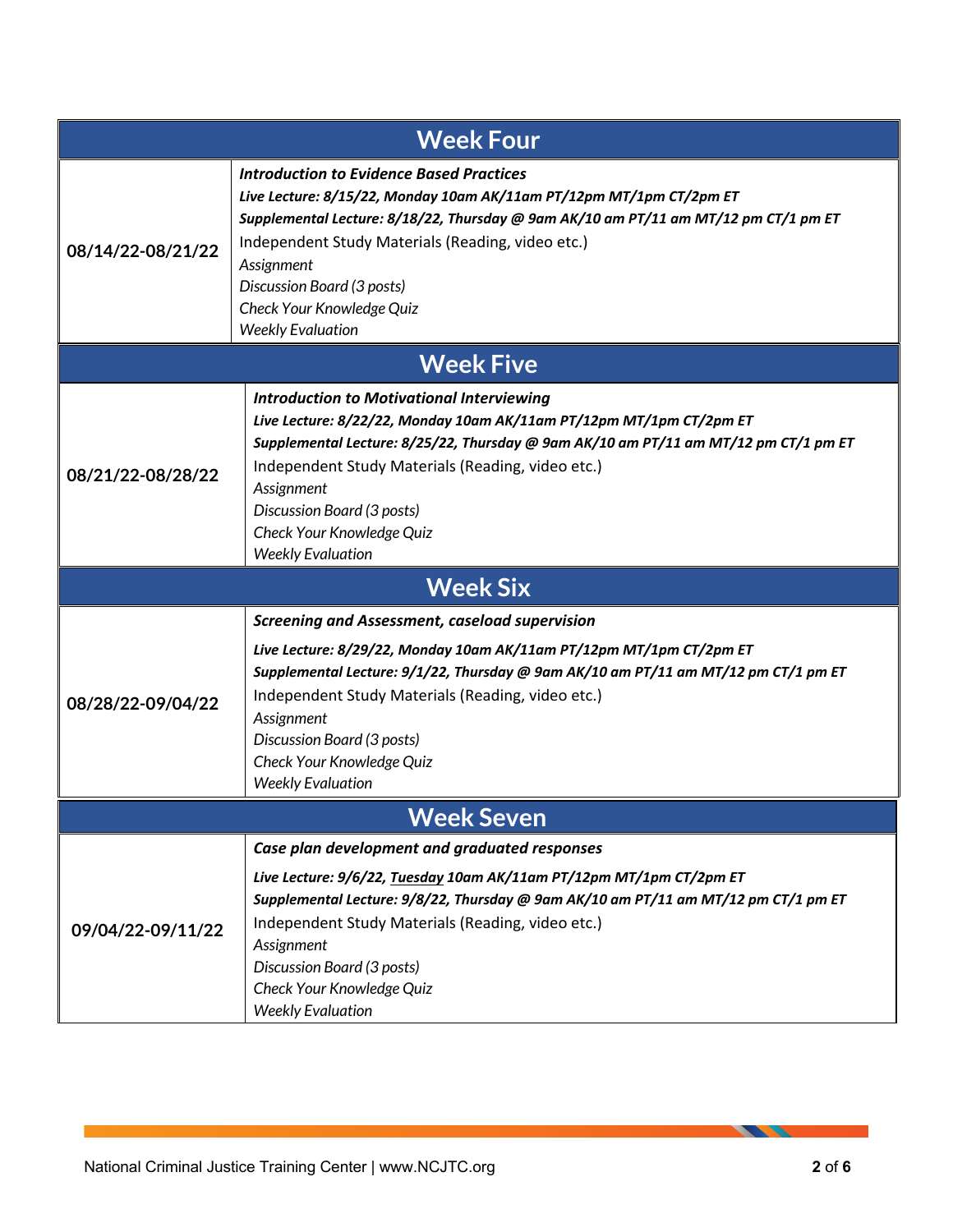| <b>Week Eight</b>  |                                                                                                                                                                                                                                                                                                                                                                                                                                                       |  |
|--------------------|-------------------------------------------------------------------------------------------------------------------------------------------------------------------------------------------------------------------------------------------------------------------------------------------------------------------------------------------------------------------------------------------------------------------------------------------------------|--|
| 09/11/22-09/18/22  | <b>Supervision Strategies (applying conditions)</b><br>Live Lecture: 9/12/22, Monday 10am AK/11am PT/12pm MT/1pm CT/2pm ET<br>Supplemental Lecture: 9/15/22, Thursday @ 9am AK/10 am PT/11 am MT/12 pm CT/1 pm ET<br>Independent Study Materials (Reading, video etc.)<br>Assignment<br>Discussion Board (3 posts)<br>Check Your Knowledge Quiz<br><b>Weekly Evaluation</b>                                                                           |  |
| <b>Week Nine</b>   |                                                                                                                                                                                                                                                                                                                                                                                                                                                       |  |
| 09/18/22-09/25/22  | ----- MID-TERM (WKS 2-8) -----                                                                                                                                                                                                                                                                                                                                                                                                                        |  |
|                    | <b>Week Ten</b>                                                                                                                                                                                                                                                                                                                                                                                                                                       |  |
| 09/25/22-10/02/22  | <b>Understanding Offender Populations and Special Conditions Considerations (Mental</b><br>Health).<br>Live Lecture: 9/26/22, Monday 10am AK/11am PT/12pm MT/1pm CT/2pm ET<br>Supplemental Lecture: 9/29/22, Thursday @ 9am AK/10 am PT/11 am MT/12 pm CT/1 pm ET<br>Independent Study Materials (Reading, video etc.)<br>Assignment<br>Discussion Board (3 posts)<br>Check Your Knowledge Quiz<br><b>Weekly Evaluation</b>                           |  |
| <b>Week Eleven</b> |                                                                                                                                                                                                                                                                                                                                                                                                                                                       |  |
| 10/02/22-10/09/22  | Understanding Offender Populations and Special Conditions Considerations (DV, Sex,<br>Trauma Informed Interactions, Juvenile).<br>Live Lecture: 10/3/22 Monday 10am AK/11am PT/12pm MT/1pm CT/2pm ET<br>Supplemental Lecture: 10/6/22, Thursday @ 9am AK/10 am PT/11 am MT/12 pm CT/1 pm ET<br>Independent Study Materials (Reading, video etc.)<br>Assignment<br>Discussion Board (3 posts)<br>Check Your Knowledge Quiz<br><b>Weekly Evaluation</b> |  |

**START OF STRAIN**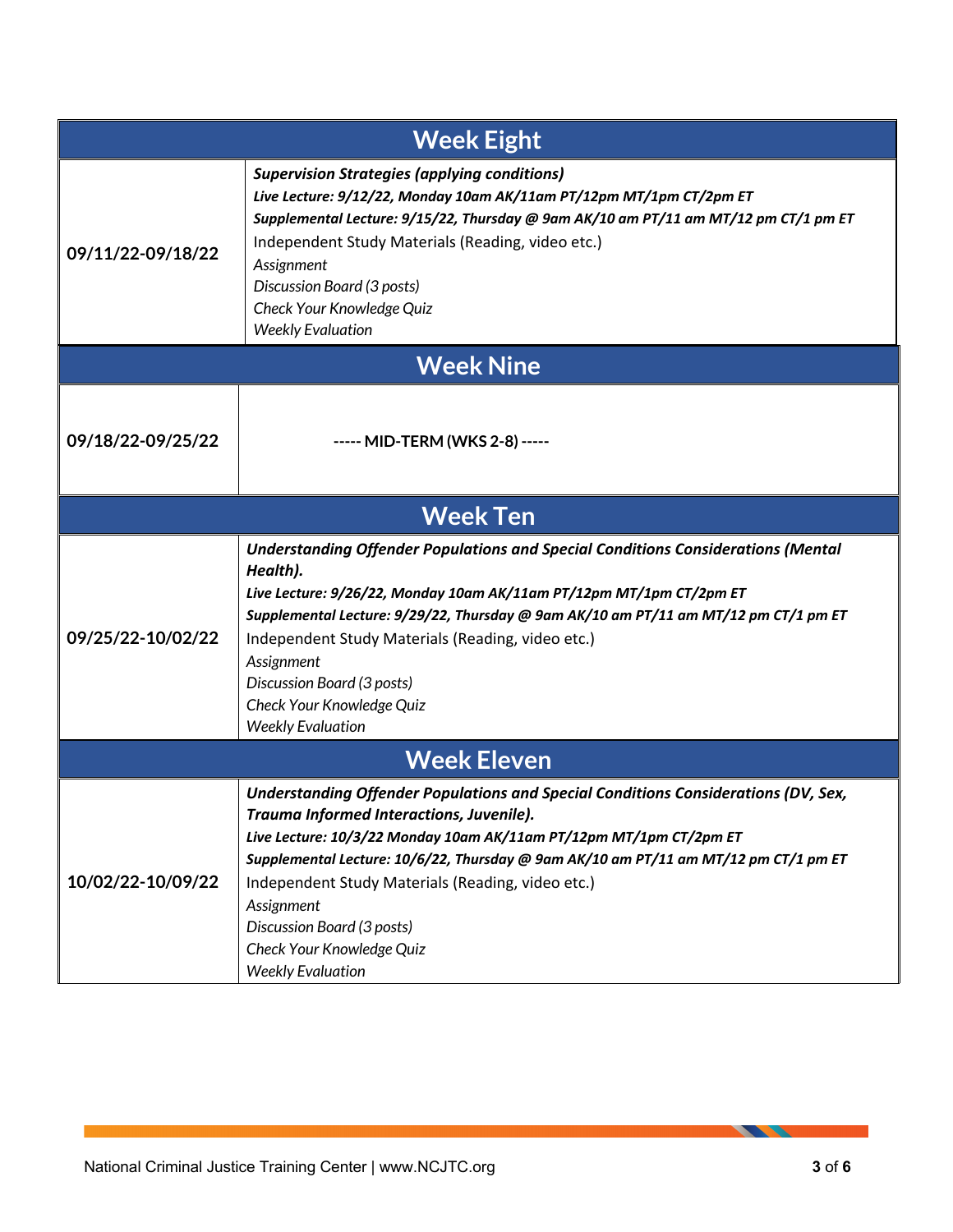| <b>Week Twelve</b>   |                                                                                                                                                                                                                                                                                                                                                                                                   |  |
|----------------------|---------------------------------------------------------------------------------------------------------------------------------------------------------------------------------------------------------------------------------------------------------------------------------------------------------------------------------------------------------------------------------------------------|--|
| 10/09/22-10/16/22    | <b>Justice Involved Woman and Trauma Informed Care</b><br>Live Lecture: 10/10/22, Monday, 10am AK/11am PT/12pm MT/1pm CT/2pm ET<br>Supplemental Lecture: 10/13/22, Thursday @ 9am AK/10 am PT/11 am MT/12 pm CT/1 pm ET<br>Independent Study Materials (Reading, video etc.)<br>Assignment<br>Discussion Board (3 posts)<br>Check Your Knowledge Quiz<br><b>Weekly Evaluation</b>                 |  |
| <b>Week Thirteen</b> |                                                                                                                                                                                                                                                                                                                                                                                                   |  |
| 10/16/22-10/23/22    | <b>Introduction to Restorative Justice</b><br>Live Lecture: 10/17/22, Monday 10am AK/11am PT/12pm MT/1pm CT/2pm ET<br>Supplemental Lecture: 10/20/22, Thursday @ 9am AK/10 am PT/11 am MT/12 pm CT/1 pm ET<br>Independent Study Materials (Reading, video etc.)<br>Assignment<br>Discussion Board (3 posts)<br>Check Your Knowledge Quiz<br><b>Weekly Evaluation</b>                              |  |
|                      | <b>Week Fourteen</b>                                                                                                                                                                                                                                                                                                                                                                              |  |
| 10/23/22-10/30/22    | <b>Restorative Practices - Practical Applications</b><br>Live Lecture: 10/24/22, Monday 10am AK/11am PT/12pm MT/1pm CT/2pm ET<br>Supplemental Lecture: 10/27/22, Thursday @ 9am AK/10 am PT/11 am MT/12 pm CT/1 pm ET<br>Independent Study Materials (Reading, video etc.)<br>Assignment<br>Discussion Board (3 posts)<br>Check Your Knowledge Quiz<br><b>Weekly Evaluation</b>                   |  |
| <b>Week Fifteen</b>  |                                                                                                                                                                                                                                                                                                                                                                                                   |  |
| 10/30/22-11/06/22    | Drug Abuse Recognition and Substance Abuse - Drug Identification and Effects on<br><b>Behavior-1</b><br>Live Lecture: 10/31/22, Monday 10am AK/11am PT/12pm MT/1pm CT/2pm ET<br>Supplemental Lecture: 11/2/22, Wednesday @ 9am AK/10 am PT/11 am MT/12 pm CT/1 pm ET<br>Independent Study Materials (Reading, video etc.)<br>Assignment<br>Discussion Board (3 posts)<br><b>Weekly Evaluation</b> |  |
| <b>Week Sixteen</b>  |                                                                                                                                                                                                                                                                                                                                                                                                   |  |

**STATISTICS**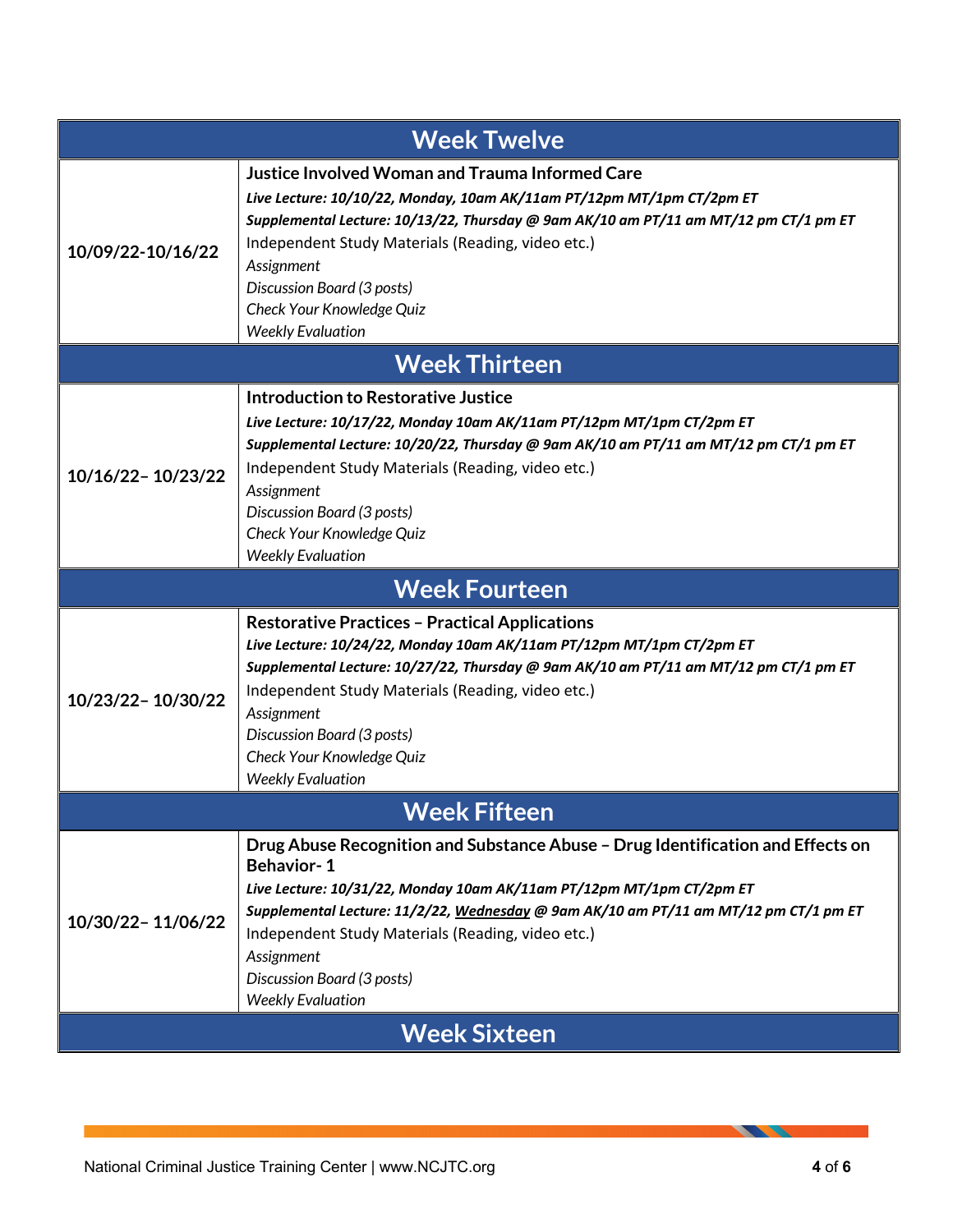| 11/06/22-11/13/22         | Drug Abuse Recognition and Substance Abuse - Drug Identification and Effects on<br><b>Behavior-2</b><br>Live Lecture: 11/7/22, Monday 10am AK/11am PT/12pm MT/1pm CT/2pm ET<br>Supplemental Lecture: 11/10/22, Thursday, @ 9am AK/10 am PT/11 am MT/12 pm CT/1 pm ET<br>Independent Study Materials (Reading, video etc.)<br>Assignment<br>Discussion Board (3 posts)<br>Check Your Knowledge Quiz Pt1 & Pt 2<br><b>Weekly Evaluation</b> |  |
|---------------------------|-------------------------------------------------------------------------------------------------------------------------------------------------------------------------------------------------------------------------------------------------------------------------------------------------------------------------------------------------------------------------------------------------------------------------------------------|--|
|                           | <b>Week Seventeen</b>                                                                                                                                                                                                                                                                                                                                                                                                                     |  |
| 11/13/22-11/20/22         | <b>Courtroom Hearings and Testimony and Report Writing</b><br>Live Lecture: 11/14/22, Monday 10am AK/11am PT/12pm MT/1pm CT/2pm ET<br>Supplemental Lecture: 11/17/22, Thursday @ 9am AK/10 am PT/11 am MT/12 pm CT/1 pm ET<br>Independent Study Materials (Reading, video etc.)<br>Assignment<br>Discussion Board (3 posts)<br>Check Your Knowledge Quiz<br><b>Weekly Evaluation</b>                                                      |  |
|                           | <b>BREAK</b>                                                                                                                                                                                                                                                                                                                                                                                                                              |  |
| 11/20/22-11/26/22         | -----BREAK-----                                                                                                                                                                                                                                                                                                                                                                                                                           |  |
|                           | <b>Week Eighteen</b>                                                                                                                                                                                                                                                                                                                                                                                                                      |  |
| 11/27/22-12/4/22          | -----FINAL (WKS 10-17) -----                                                                                                                                                                                                                                                                                                                                                                                                              |  |
| <b>END</b>                |                                                                                                                                                                                                                                                                                                                                                                                                                                           |  |
| <b>VIRTUAL GRADUATION</b> |                                                                                                                                                                                                                                                                                                                                                                                                                                           |  |
| 12/15/22                  | By Invitation: @ 9am AK/10 am PT/11 am MT/12 pm CT/1 pm ET                                                                                                                                                                                                                                                                                                                                                                                |  |

Greg Brown Kevin Brennenstuhl